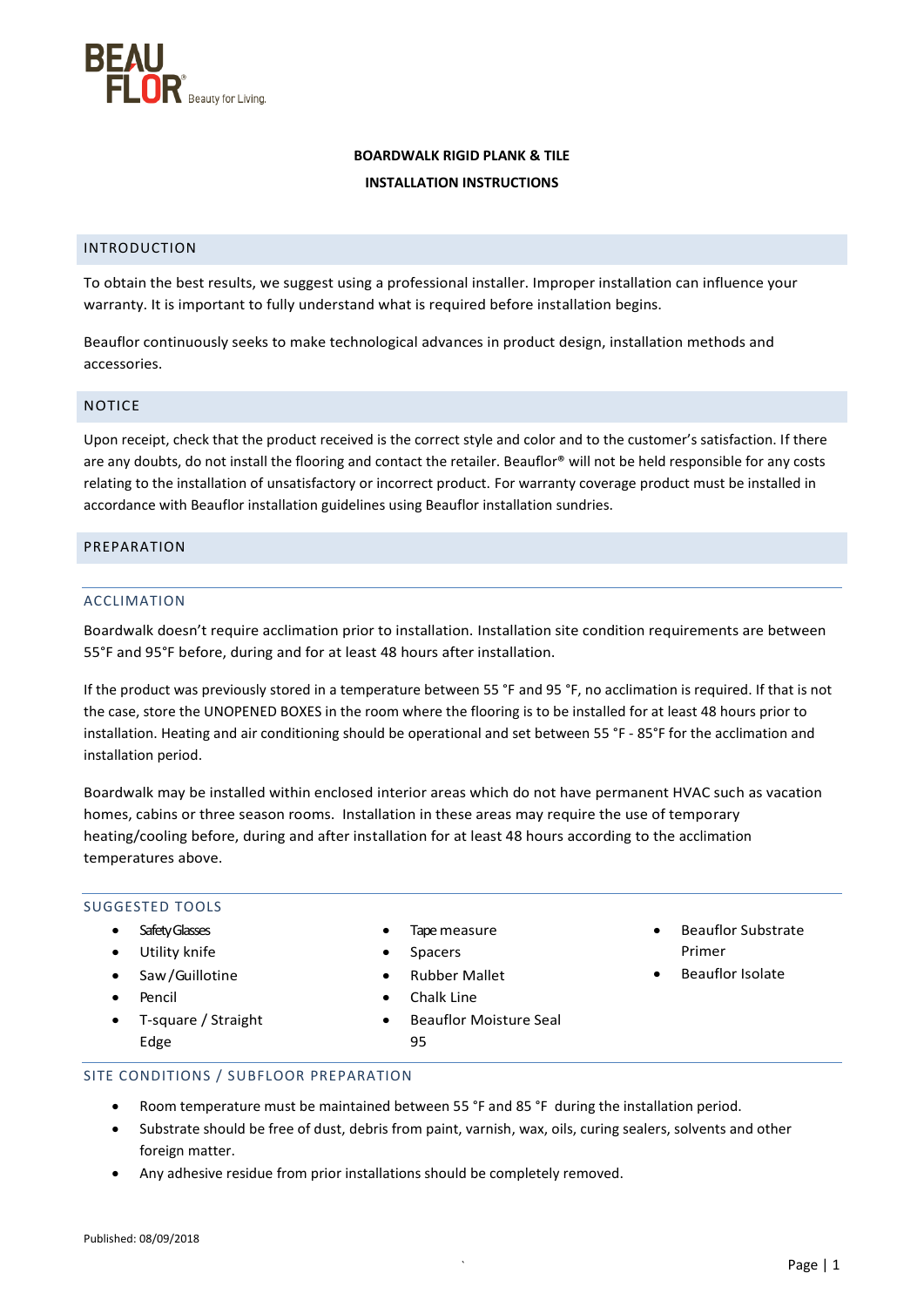- Any looseness of the substrate should be secured.
- High spots should be levelled and low spots should be filled with a proper material to ensure substrate is flat within 3/16" per 10 foot radius
- All construction seams, expansion joints, and holes should be filled level with the surrounding surface to eliminate telegraphing of such irregularities.
- If you plan to remove old resilient flooring material or any type of old adhesive, please be aware that it may contain asbestos fibers or crystalline silica; therefore, avoid creating dust.
	- $\circ$  Inhalation of such dust is a cancer and respiratory tract hazards and local regulations may require professional removal.
	- $\circ$  Instructions for the removal of old flooring materials and adhesives may be found in the RFCI Recommended Work Practices for Removal of Resilient Floor Coverings. You may contact the Resilient Floor Covering Institute at 706-882-3833 or [www.rfci.com.](http://www.rfci.com/)
- Use only cement-based patching and leveling compounds.
	- o Check with patching and leveling compound manufacturers for curing times.
	- o Check moisture levels before starting installation to ensure moisture levels are within guidelines as outlined in the "Concrete Substrates" paragraph.
	- o The contractor or owner is responsible for cure time, moisture content testing, and the structural integrity of any leveling or patching compound used.

# SUBFLOOR GUIDELINES

Boardwalk can be installed over many floors. All carpeting and padding need to be removed. Make sure that the surface is clean, dry, structurally sound and flat within 3/16" per 10 foot radius. Supporting floors must be rigid as too much deflection can result in a failed installation. Maximum deflection should not exceed 3/64" (1.1 mm). Boardwalk should not be installed over plank floors, cushioned-backed vinyl flooring, asphalt-based floors, carpet, self-adhering plank or tile, laminate or other floating flooring or structurally-damaged concrete; concrete should be free from dust, solvents, paint, wax, grease, oil, sealing compounds or curing agents. If necessary, apply Beauflor Isolate to cover asphalt adhesive stains in accordance with pail instructions.

As Boardwalk comes with an attached underlayment, additional padding or underlay are not necessary nor permitted.

# CONCRETE SUBFLOORS

Concrete subfloors must be inspected prior to installation and if they do not meet the following requirements, do not install flooring. Concrete shall have a minimum compressive strength of 3500 psi. Concrete subfloors must be cured for 60 days prior to installation of the flooring, and should be tested for excessive moisture. Use Beauflor Substrate Primer for dusty or porous concrete subfloors in accordance with pail instructions. Concrete subfloors require moisture testing conducted in accordance with ASTM F1869 Calcium Chloride Test or ASTM F2179 Relative Humidity in Concrete Slabs. Calcium Chloride emissions should not exceed 5 lbs. per 1000 sq. ft. Relative Humidity In-Situ Probes should not exceed 75% RH. Testing should be performed and documented prior to beginning installation.

For concrete substrates with excess moisture results, apply Beauflor Moisture Seal 95 in accordance with instructions.

# WOOD SUBFLOORS

Wood subfloors require no more than 14% moisture content when tested with pin type meter and must have a minimum 18" cross ventilated space between the bottom of the joist and ground. Exposed earth crawl spaces must be sealed with a polyethylene moisture barrier. For wood installed directly over concrete (sleeper construction), remove the wood and proceed with concrete subfloor guidelines.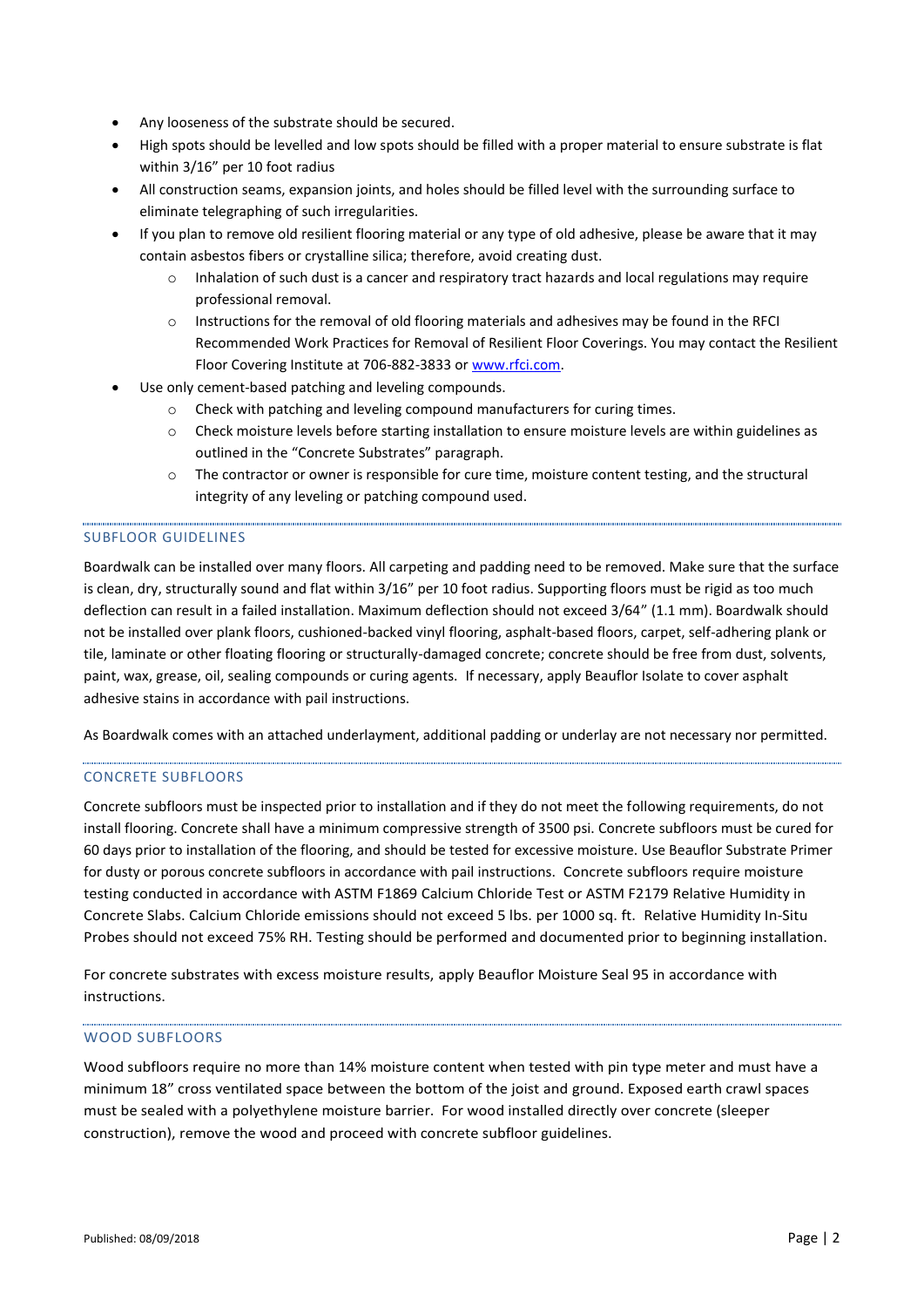Wood subfloors should be a minimum of 3/4" thick, APA approved grade tongue and groove plywood or 23/32" OSB, with a smooth finish, free from spring and deflection. If the wooden subfloor is not an APA approved flooring grade underlayment, a minimum of 1/4" approved wood underlayment must be adhered to the existing substrate. Make sure that the surface is clean, dry, structurally sound and flat within 3/16" per 10 foot radius. All fastener indentations and joints should be level and smooth using appropriate patching compounds. Deflection should not exceed 3/64".

# EXISTING RESILIENT FLOORS

When installing Boardwalk over existing resilient flooring, ensure that the existing product is in good condition, that it was installed in the full spread glue method and is properly secured. Boardwalk can be installed over one layer of noncushioned sheet flooring. Existing tile or sheet resilient floorings should be stripped using a product that is an appropriate stripper for vinyl to remove wax or other contamination, rinsed with clear water and allowed to dry.

When installing over an existing resilient flooring material, an embossing leveler may be required to prevent the existing material pattern from telegraphing through the new material.

### GYPSUM FLOORS

Boardwalk can be installed as floating floor over flooring grade gypsum subfloors when properly installed over a subfloor that is structurally sound and flat within 3/16" per 10 foot radius.

### MARBLE, QUARRY TILE, TERRAZZO, CERAMIC TILE

Properly cleanse substrate using a commercial degreasing/dewaxing solution. Grind or abrade any highly polished or irregular surfaces. Fill any low areas, chips and grout joints that may telegraph through the new flooring.

The joints of Boardwalk should never align with underlying tile joints. Tile joints in excess of ¼" width should be filled with latex fortified Portland based filler.

#### RADIANT HEAT FLOORS

Boardwalk can be installed over embedded radiant-heated floors provided the operating temperature never exceeds 80°F. The radiant system should be in operation for three (3) weeks prior to installation of the flooring. For 48 hours prior to and during installation, the system should be kept at 60°F. Once the installation is completed, the heat should be gradually increased by a maximum of 5°F per day until the desired setting is reached. Do not use radiant heat systems that expose the flooring to wide variations in temperature, such as a wire induction mat system. The installation area of the flooring shall not contain heated and non-heated areas, unless expansion joints separate them. Keep in mind that loose rugs or carpets may accidentally function as heat insulators and raise the temperature to more than the tolerated maximum surface temperature of 80°F.

#### PRE-INSTALLATION INSPECTION

- Cartons should be stored horizontally at all times.
- Protect carton corners from damage.
- Do not install cabinets or kitchen island on your floating floors.
- Inspect all planks/tiles for visible defects and damage before and during installation.
	- o Do not install damaged planks/tiles. Beauflor will not accept responsibility for claims on flooring installed with visible defects.
	- o During installation, inspect the groove area and remove any debris that may prevent proper assembly of planks/tiles.
- Boardwalk is production-run sensitive. Beauflor cannot guarantee that any future replacement or additional installation will match the originally-installed product. The production run number is listed on the short side of the carton.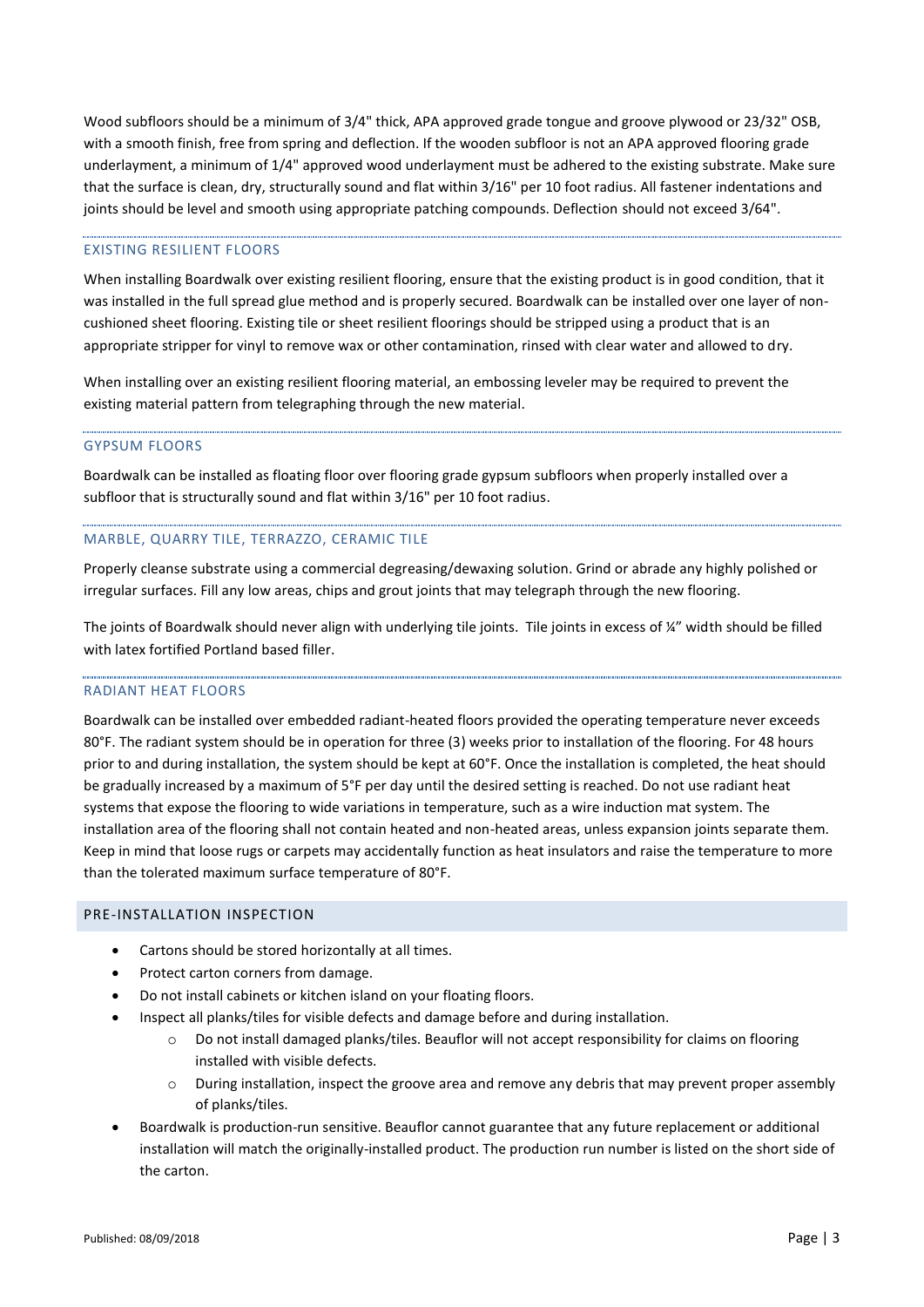- Ensure that all boxes are of the correct product and when installing, open several boxes at a time and mix planks/tiles from different boxes for best results and overall look.
- Room temperature should be no less than 55 °F for 48 hours before, during and after installation.
- Remove all existing moldings.
- Undercut doorway moldings to the thickness of the flooring.
- Boardwalk is a floating floor and should never be nailed down to the substrate.
- Boardwalk is intended for indoor use only.
- Determine in which direction the planks/tiles will be installed. It is recommended that the flooring be installed running parallel to the longest wall.
- Carefully measure the room to determine the width of the last row of planks/tiles. If the width is less than 2", excluding the tongue, the width of the first row of planks/tiles will have to be cut accordingly.
- Installation of transitions and expansion space requirements are determined by installation type.

# o **RESIDENTIAL INSTALLATIONS**

- **Transitions are not required across residential installation spans.**
- A 3/16" expansion space is required around wall perimeter and all fixed or vertical objects.

# o **RESIDENTIAL THREE SEASON ROOMS**

- Transitions are required in all doorways and for installation spans in excess of 40 ft. in any direction.
- A 1/2" expansion space is required around wall perimeter and all fixed or vertical objects.
- o **LIGHT COMMERCIAL**
	- *NOTICE: All commercial installations require approval by a Beauflor sales representative.*
	- **Transitions are required in all doorways and for installation spans in excess of 40 ft. in any** direction.
	- A 3/16" expansion space is required around wall perimeter and all fixed or vertical objects.

# INSTALLATION

- 1. Begin laying planks/tiles from the left side of the starting wall and work to the right side. The tongue of the plank should face the starting wall.
- 2. Place 1/4" (6.35 mm) spacers between the short and long side of the planks/tiles and the wall. Always position one spacer between the wall and where the planks/tiles join.
- 3. The end joints of the planks/tiles in the first row are assembled by inserting the tongue side into the groove side of the previous plank/tile at a low angle. Gradually lower the plank/tile down flat until the end joint closes, ensuring that the planks/tiles are perfectly aligned. Install remaining full planks/tiles in the first row.
- 4. The last plank/tile in the first row will need to be cut. Measure the distance between the wall and the surface of the last full plank/tile. Subtract 1/4" (6.35 mm) from this measurement to allow for the spacer. If this measurement is less than 8" (20 cm), the first plank/tile in the row should be cut. The first and last plank/tile in each row should be at least 8" (20 cm) in length. Planks/tiles are cut using a sharp utility knife and a square. Score the surface of the plank/tile with the knife and snap the plank/tile at the score line.
- 5. The remaining piece cut off from the last plank/tile in the first row may serve as the first plank/tile in the second row provided it is at least 8" (20 cm) long. Always stagger end joints from row to row a minimum of 8" (20 cm) apart.
- 6. Install the long side of the first plank/tile of the second row. Place a 1/4" (6.35 mm) spacer between the wall and the short side of the plank/tile. Insert the tongue side into the groove side of the plank/tile from the previous row at a low angle and lower flat to the substrate.
- 7. Install the second plank/tile of the second row. Position the long side of the plank/tile with the tongue side, fully engage into the receiver of the first row of product. Lower the plank/tile with firm pressure to the floor, ensuring that the end joint is overlapping and perfectly aligned; push the end joint downward till the end of the plank/tile snaps in place.
	- a. Note: This may require the use of a rubber mallet for it to completely lock in place.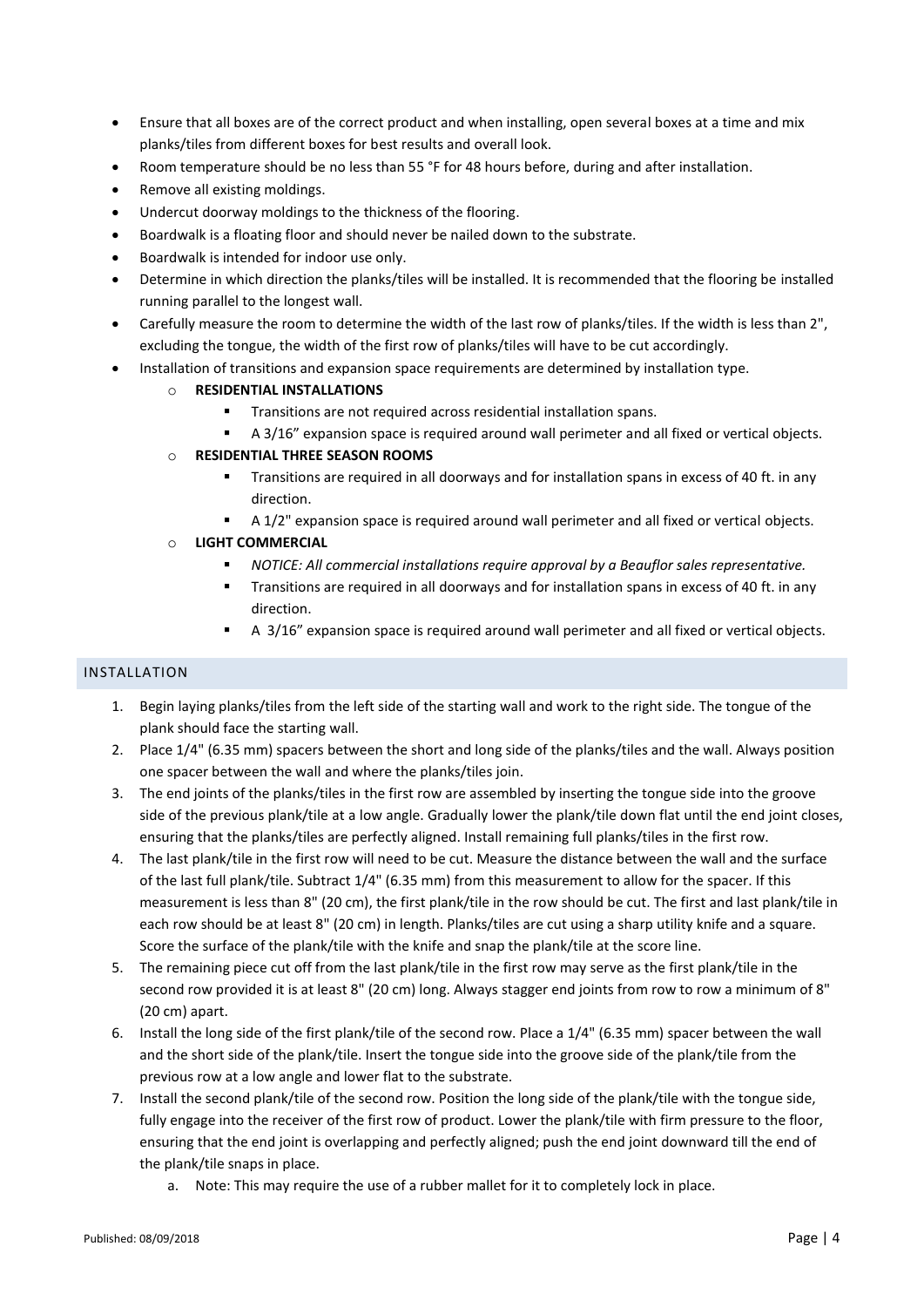- 8. Continue installing planks/tiles in the second row. It is important to make sure that the first two rows are straight and square as they can affect the entire installation.
- 9. Continue working from left to right, row by row.
- 10. Be sure to maintain a 1/4" (6.35 mm) space around all walls and vertical objects.
- 11. To maintain a random appearance, remember to offset end joints a minimum of 8".

# FINISHING INSTALLATION

- 1. After all planks/tiles have been installed, remove spacers from perimeter of room.
- 2. Do not fasten any moldings through the flooring.

gently.

3. Install quarter-round or baseboard molding. Molding should be of sufficient size to cover the 1/4" (6.35 mm) space and should be fastened to the wall, not to the flooring.

# INSTALLATION ILLUSTRATIONS

#### **How to engage**

1. Start by engaging the plank on the long side (angle-system).



4. Continue pressing until you hear the "click" sound of the one piece Drop Lock system.



2. Slide the plank until it reaches the

short side of the next plank and drop

5. Hit gently with a soft-faced hammer on both sides of the short-end.



3. Press with your thumb on both ends

of the short side.

6. Planks are now fully locked.